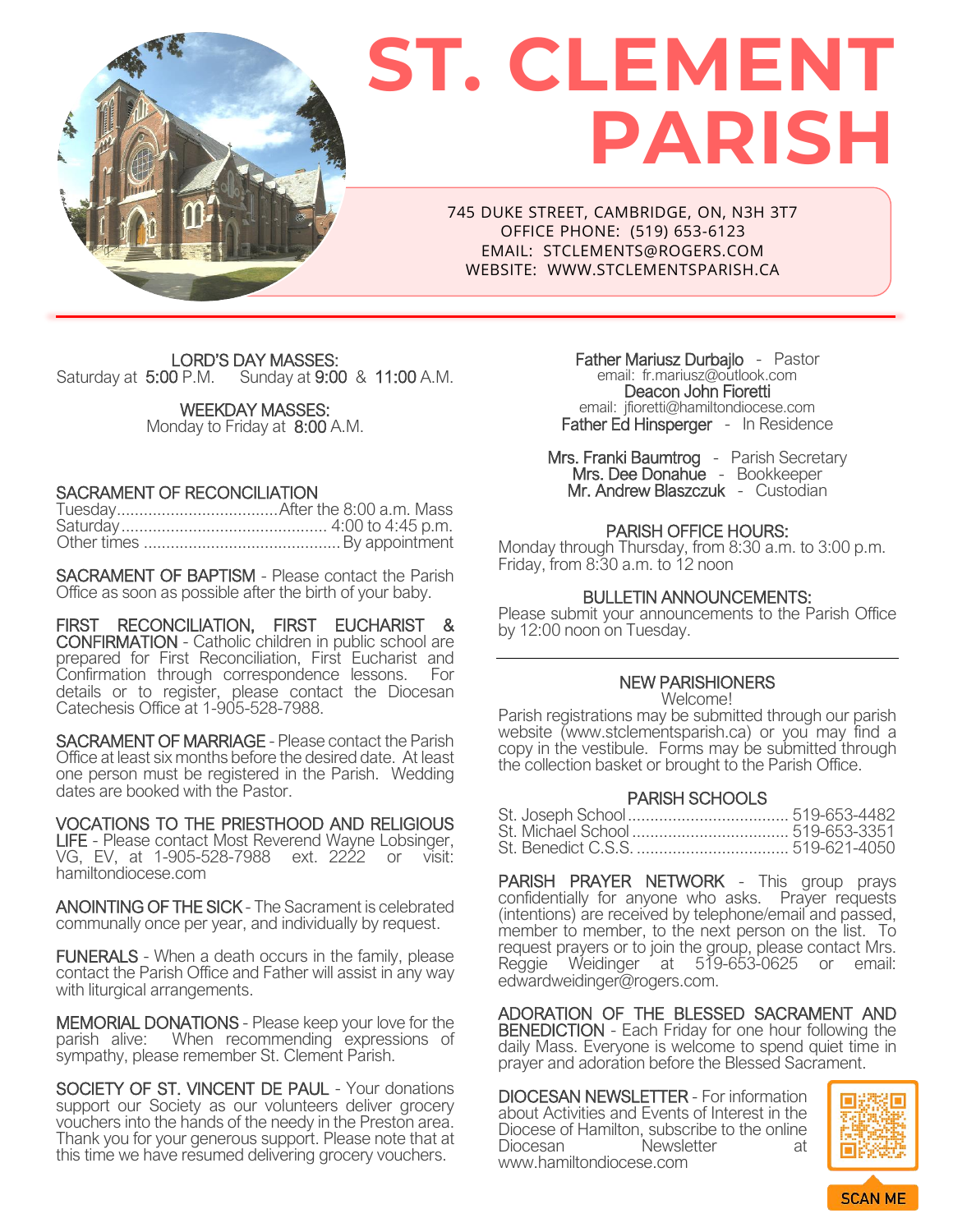# THE SOLEMNITY OF PENTECOST - JUNE 5, 2022

| <b>Date</b>                                                                                                                                                                                                                                                                                                                        | <b>Time</b>                     | <b>Mass Intentions and Celebrations</b>                                                                                                                                                                                          |                                                                                                                           | <b>Requested by</b>                                                                                                                                                                                                                                             |
|------------------------------------------------------------------------------------------------------------------------------------------------------------------------------------------------------------------------------------------------------------------------------------------------------------------------------------|---------------------------------|----------------------------------------------------------------------------------------------------------------------------------------------------------------------------------------------------------------------------------|---------------------------------------------------------------------------------------------------------------------------|-----------------------------------------------------------------------------------------------------------------------------------------------------------------------------------------------------------------------------------------------------------------|
| Monday, June 6<br><b>Blessed Virgin Mary, Mother</b><br>of the Church (Memorial)                                                                                                                                                                                                                                                   | 8:00 AM                         | Rosemary Fischer<br>Helene & Josef Mordeczko<br>Madeleine & Henri Louis Roy                                                                                                                                                      |                                                                                                                           | Roger<br>John & Claudette Mordeczko<br>John & Claudette Mordeczko                                                                                                                                                                                               |
| Tuesday, June 7                                                                                                                                                                                                                                                                                                                    | 8:00 AM<br>8:30 AM              | Maria Moura & Deceased Family Members<br>Rita Rittenhouse<br><b>Sacrament of Reconciliation</b>                                                                                                                                  |                                                                                                                           | Antonio Moura & Family<br>Jennifer Renner & Worden<br>Family                                                                                                                                                                                                    |
| Wednesday, June 8                                                                                                                                                                                                                                                                                                                  | 8:00 AM                         | Special Intentions of Tony & Shirley Borges<br>Robert Blackmore                                                                                                                                                                  |                                                                                                                           | Ilda Borges<br>Pat Hammond                                                                                                                                                                                                                                      |
| Thursday, June 9<br>St. Ephrem, Deacon, Doctor<br>(Optional Memorial)                                                                                                                                                                                                                                                              | 8:00 AM                         | Lorraine Garnier<br>Deceased of the Falsetto Family<br>Jim & Jennifer Massey                                                                                                                                                     | Join our<br>parish<br>community<br>in praying<br>the<br>Rosary<br>every day<br>before the<br>daily Mass.<br>The<br>Rosary | Michael & Family<br>Gary & Angeline Whittington<br>Massey Family                                                                                                                                                                                                |
| Friday, June 10                                                                                                                                                                                                                                                                                                                    | 8:00 AM<br>8:30 AM<br>9:30 AM   | Helen Renner<br><b>Barb Pitcher</b><br>Maria D'Mello<br>Adoration of the Blessed Sacra.<br><b>Benediction</b>                                                                                                                    |                                                                                                                           | The Estate<br>Moe<br>D'Souza Family                                                                                                                                                                                                                             |
| Saturday, June 11<br>St. Barnabas, Apostle<br>(Memorial)                                                                                                                                                                                                                                                                           | 11:30 AM<br>4:00 PM<br>5:00 PM  | <b>Sacrament of Baptism</b><br><b>Sacrament of Reconciliation</b><br>Greg Stoyles                                                                                                                                                |                                                                                                                           | Cynthia & Family                                                                                                                                                                                                                                                |
| "Just as bread from the earth, when it<br>receives the invocation of God, is no longer<br>common bread but the Eucharist, made up<br>of two elements, one earthly and one<br>heavenly, so also our bodies, in receiving the<br>Eucharist, are no longer corruptible, for<br>they have the hope of resurrection."<br>- St. Irenaeus |                                 | Rita Banerjee<br>Maria Dos Anjos Tavares<br>Diane Rodgers<br>Nancy & Charlie Ratford<br>Kay & Bill Conway<br>Bobby, Dave & Pat Devine<br>Special Intentions of Zina Noronha<br>Rita Rittenhouse<br>Annie Korotash<br>Nick Kuchma | starts at<br>7:30AM.                                                                                                      | Molly Worden<br>Antonio Tavares & Family<br>Kathy & Fred Ratford & Family<br>Kathy & Fred Ratford & Family<br>Kathy & Fred Ratford & Family<br>Kathy & Fred Ratford & Family<br>Zina<br>Jenny Kuchma & Family<br>Jenny Kuchma & Family<br>Jenny Kuchma & Family |
| Sunday, June 12<br>The Solemnity of the Most<br><b>Holy Trinity</b>                                                                                                                                                                                                                                                                | 9:00 AM<br>11:00 AM<br>12:15 PM | Doug Domonchuk<br>For the people of St. Clement Parish - (MPP)<br><b>Celebration for 60 Years of Service for</b><br><b>Marilynn Franks</b>                                                                                       |                                                                                                                           | Phyllis Wrafter                                                                                                                                                                                                                                                 |

## Knights of Columbus – Council 4916

The next Knights of Columbus meeting will be held Thursday, June 9th at St Mary's Church, 16 Cooper St., Cambridge at 7:00 p.m. Nominations & Elections will take place. Please note the change of location for this month. We encourage all participants to wear your masks.

## A Thank You Note!

On behalf of the Knights of Columbus Council #4916 I would like to thank the Parishioners of St. Clement`s and St Mary`s Parishes for supporting our recent campaigns, Roses for Life and Wheelchairs for Ukraine. Fraternally, Daniel G. Schmalz, Grand Knight Council #4916

## Publication of Banns of Ordination



**Mr. Jonathan Reitzel** is scheduled to be ordained to the Transitional Diaconate at 7:00p.m. on Friday, June 24, 2022 at the Cathedral Basilica of Christ the King, Hamilton, Ontario. If anyone knows of a serious cause why this Ordination should not take place, please notify your Parish Priest. Let us all pray that Mr. Jonathan Reitzel will be a good and faithful servant of the Lord and His Church.  $(3^{rd}$  final)

#### Celebrating 60 Years of Service

On Sunday, June 12th, 2022 following the 11AM Mass, we will celebrate our talented and amazing organist, Marilynn Franks. Marilynn will be reaching an unbelievable milestone of playing the Casavant organ at St. Clement's Church for the last 60 years! Very few people can say that they have had the honour of being an Organist at the same church for 60 years!!!



Marilynn has shared so many of her gifts with this community and this deserves a special celebration. All are welcome to attend this special event starting at 12:15PM in the church. If you wish to attend the reception afterwards in the hall, due to capacity restrictions for the reception, it is necessary to reserve your seat. To RSVP, please call the church office (during office hours) at 519-653-6123 or email Fatima at fatimahall@live.ca. Thank you, Marilynn, for your commitment and service to our beautiful church.

#### CYO Camp Brébeuf

CYO Camp Brébeuf in Rockwood, ON is hiring teenagers and young adults as camp counsellors for this summer. Please visit www.campbrebeuf.ca/employment for more information.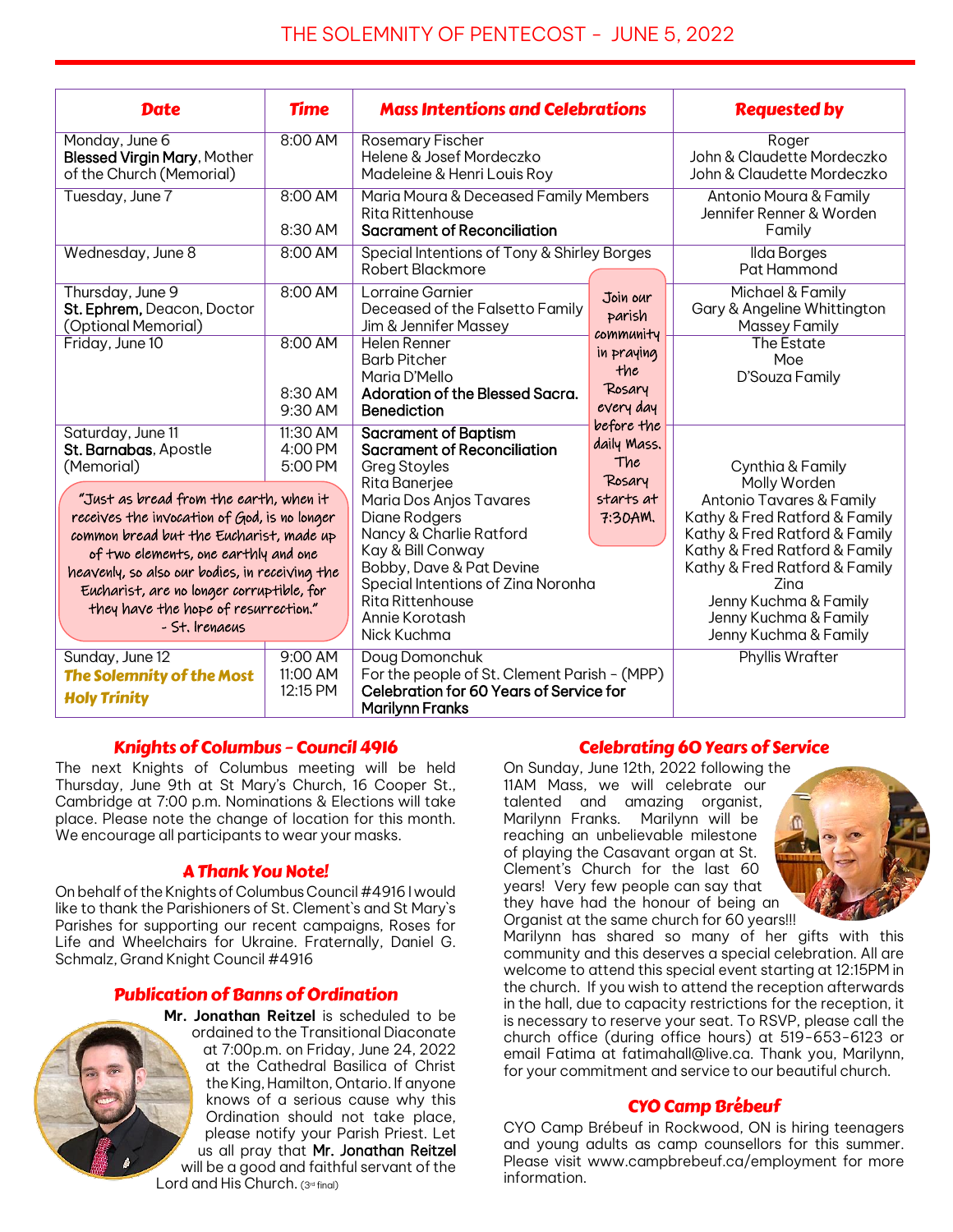## 7 Ways to Honor the Sacred Heart of Jesus

"Devotion to the Sacred Heart of Jesus, of its very nature, is a worship of the love with which God, through Jesus, loved us, and at the same time, an exercise of our own love by which we are related to God and to other men." – Pope Pius XII

At the very center of Christianity is love. Love is the whole message, the whole law. Now, I don't mean love in the sense of

quickly passing infatuation or sexual attraction, two mistaken definitions of our confused culture, but rather sacrificial self-giving. In its essence, love is nothing more than laying down your life for the good of another.

The deeper we grow in the Catholic and Apostolic faith, the more we realize that the gospel is centered not so much in our love for God, but in God's love for us. Holy Church has dedicated the month of June to a devotion that is designed to remind us of the depth of God's passionate love for his creatures: devotion to the Sacred Heart of Jesus.

In the burning and wounded Sacred Heart, we see that God's heart is consumed with love for us - so much so that he was willing to suffer and die for us in the most gruesome manner. The Sacred Heart teaches us that true love is always costly, but that it always gives life. There is much more that can be said about devotion to the Sacred Heart, but today I want to focus on 7 ways we can honor it.

1. Consecration - In mediating on the Sacred Heart of Jesus, we realize the depth of God's sacrificial love for us. Jesus gave himself to us completely on the Cross to prove his love for us, and he continues to do so every day in the Holy Sacrifice of the Mass. When we receive the Eucharist, we receive the very heart of Christ. Yes, Jesus gives us his heart again and again, and the only reasonable thing to do is to give our hearts to him in return. One beautiful way to do this is by consecrating ourselves to the most Sacred Heart of Jesus.

2. Enthronement – An important aspect of devotion to the Sacred Heart is recognizing and submitting to the authority of Jesus Christ in every aspect of our lives. Jesus is truly a king - the king of the Church, of our families, and of society in general. The tradition of enthroning the Sacred Heart is an excellent way to express this kingship of Christ. In this ceremony, a blessed image of the Sacred Heart is placed prominently in our homes, reminding us that Jesus is our king, and that we should love and serve him with our whole hearts.

**3. Reparation** – The name of Jesus is regularly blasphemed<br>and abused in media, literature, and evervdav abused in media, literature, and everyday conversation. Each time this happens, the heart of Christ is wounded again by the rejection of his creatures. One way we can show love to the Sacred Heart is by making acts of reparation for the abuse that Jesus receives.

4. First Fridays - When our Lord appeared to St. Margaret Mary Alacoque and revealed the devotion to the Sacred Heart, he requested the practice of attending mass, going to confession, and receiving him in the Eucharist on the first Friday of 9 consecutive months. This devotion is important because we remember the passion and death of our Lord on Friday. It is essentially a novena that reminds us of the love of Jesus for us, and instills in us a desire to imitate his sacrificial love.

5. Frequent Prayer – Prayer is the breath of the spiritual life and the primary way we grow in love for God and neighbor. Calling frequently on the Sacred Heart is an excellent way to pray, since doing so is an appeal to the love and mercy of Jesus. Prayer to the Sacred Heart can be as lengthy as a novena or litany, or as simple as a spontaneous, "Sacred heart of Jesus, have mercy on us."

6. Imitation – Devotion to the Sacred Heart is designed to inspire imitation. We can say all the right prayers and even practice the first Friday devotion faithfully, but if we aren't imitating the self-giving, sacrificial love of Jesus, we aren't truly devoted to his heart. Of course, imitating the Sacred Heart starts with giving love to Christ and being ready to sacrifice for his sake. But it also involves loving those we encounter every day - including those we don't particularly like. It means loving and forgiving our enemies and those who persecute us. It means laying our life down for others.

7. Missionary activity – Finally, loving the Sacred Heart of Jesus means bringing its love to others. It means sharing our faith with those who may have fallen away from it, or who might have never heard of the fact that Christ lovingly gives himself to us, body and soul, in the Eucharist. It means bearing witness to the fact the Jesus is our king whom we serve sacrificially. And it means bearing our crosses lovingly and patiently.

Conclusion - Devotion to the Sacred Heart has waned in recent years, but I encourage all of you to learn more about this beautiful devotion, and to grow in your love for the burning heart of Jesus. It is only when we learn to imitate the true, costly, and sacrificial love of the Sacred Heart that we will discover our vocation as men and women. Author: Sam Guzman

## "Rosary for the Family"

Families from across Canada are invited to a live and virtual "Rosary for the Family". The CCCB Standing Committee for Family and Life is hosting this national event in preparation for the 10th World Meeting of Families (WMF) that will take place in Rome and in dioceses across the world (22–26



June 2022). The live Zoom event, "Rosary for the Family", takes place Father's Day, Sunday, 19 June 2022, at 3 PM EDT. Featuring different families and voices from across the country, it is an opportunity to gather in prayer with other faith-filled families. Everyone is welcome!

# Speaker Series with Bishop Daniel Miehm

Family Love: A Vocation and A Path to Holiness is the sixth and final talk for the Hamilton Diocesan Speaker Series celebrating the Year of Amoris Laetitia Family. Our guest speaker will be Most Reverend Daniel J. Miehm, Bishop of the Diocese of Peterborough and former Auxiliary Bishop of Hamilton Diocese. Bishop Miehm will look at how through the life of the family and the love shared by its members, children learn about themselves and the seeds of their vocation are born. Every person is called to live in their family knowing the family itself is a call to an important vocation. Parents and children find their path to holiness with the vocation of the family. Join us Wednesday, June 15th from 7-8:30p.m.

Check the Diocesan website at Speaker Series – Amoris Laetitia www.hamiltondiocese.com to register. For information, contact Teresa Hartnett at thartnett@hamiltondiocese.com or 905-528-7988 ext. 2250.